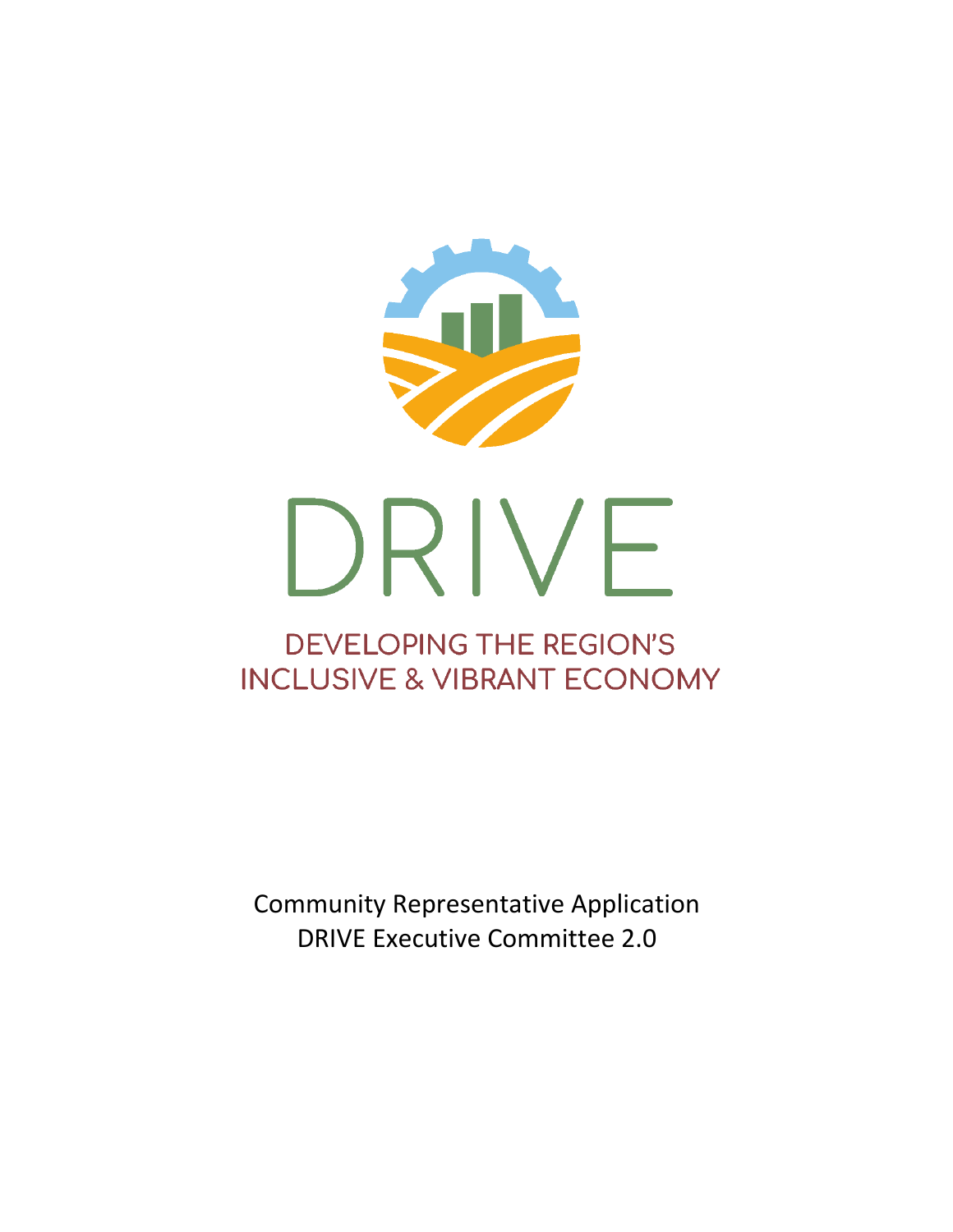# **What is DRIVE?**

The Fresno DRIVE (Developing the Region's Inclusive & Vibrant Economy) Initiative is a 10-year investment plan to develop an inclusive, vibrant, and sustainable economy for residents in the greater Fresno Region.

There are 14 different projects within DRIVE that fit in our three essential components of fostering inclusive and sustainable economic growth 1) Neighborhood Development 2) Economic Development and 3) Human Capital.

Woven together, with these 14 projects we envision an inclusive, vibrant economy so all community members can move from poverty to prosperity.

The DRIVE Executive Committee is the overall directional leader for the entire initiative. We are restructuring our Executive Committee to consist of 21 Community Representatives and 17 Institutional and/or Organizational leaders.

We are seeking Community Representatives that can speak into the overall work of DRIVE with their insights and lived experience.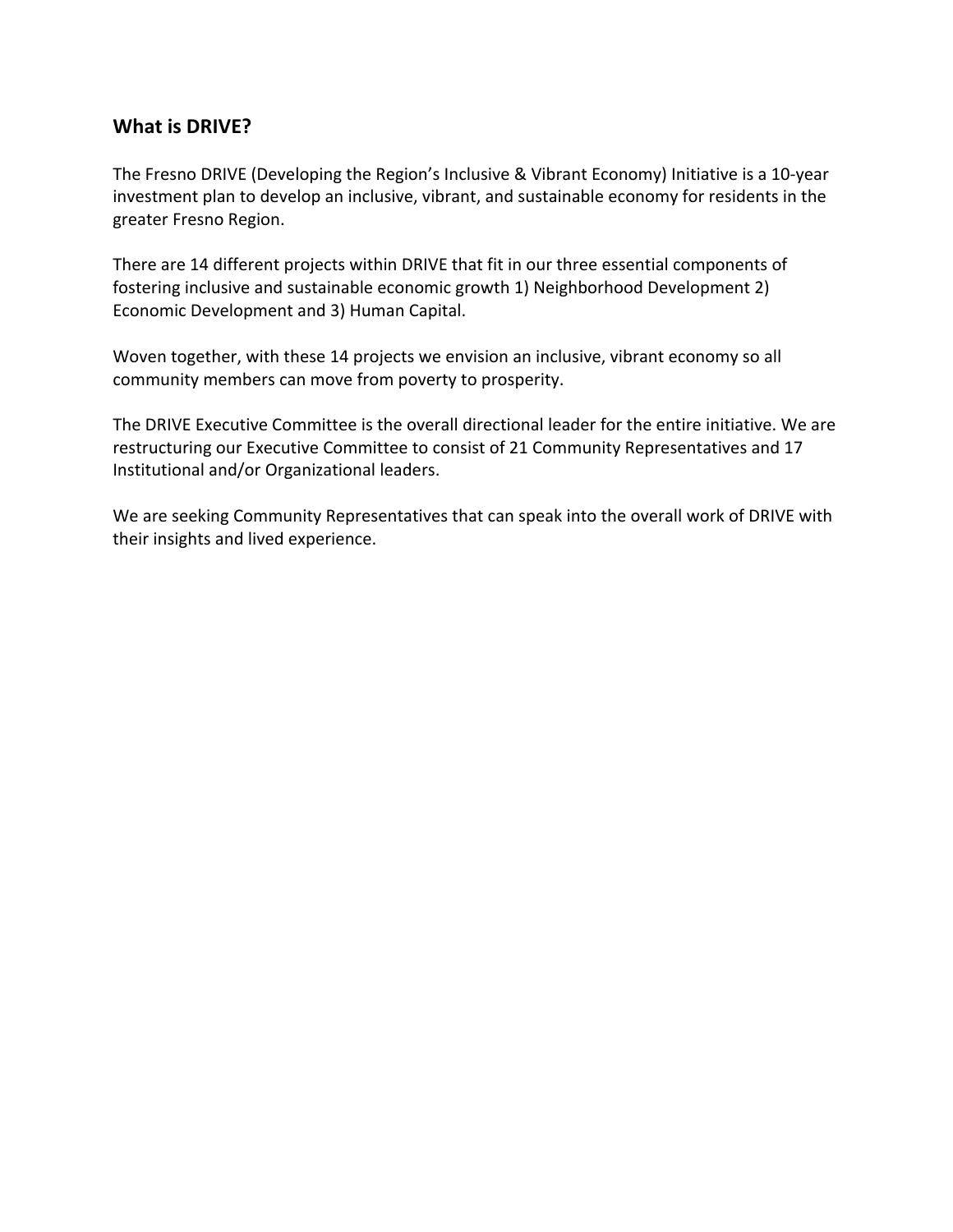| <b>Name</b>                                                                                                    |          |         |
|----------------------------------------------------------------------------------------------------------------|----------|---------|
| First                                                                                                          | Last     |         |
| <b>Address</b>                                                                                                 |          |         |
| <b>Street</b>                                                                                                  | Zip      | City    |
| Which organization you are connected to?                                                                       |          |         |
|                                                                                                                |          |         |
| Name of person who shared this opportunity with you?                                                           |          |         |
|                                                                                                                |          |         |
| <b>Preferred language of communication?</b>                                                                    |          |         |
|                                                                                                                | Speaking | Written |
| Other form of communication?                                                                                   |          |         |
| How long have you lived in the Fresno region?                                                                  |          |         |
|                                                                                                                |          |         |
| form of Community Representation?                                                                              |          |         |
|                                                                                                                |          |         |
|                                                                                                                |          |         |
|                                                                                                                |          |         |
| How would you describe how you've been personally impacted by the lack of opportunity in<br>our local economy? |          |         |
|                                                                                                                |          |         |
|                                                                                                                |          |         |
|                                                                                                                |          |         |
|                                                                                                                |          |         |
| How would you describe how you've been personally impacted by current or past policies?                        |          |         |
|                                                                                                                |          |         |
|                                                                                                                |          |         |
|                                                                                                                |          |         |
|                                                                                                                |          |         |
|                                                                                                                |          |         |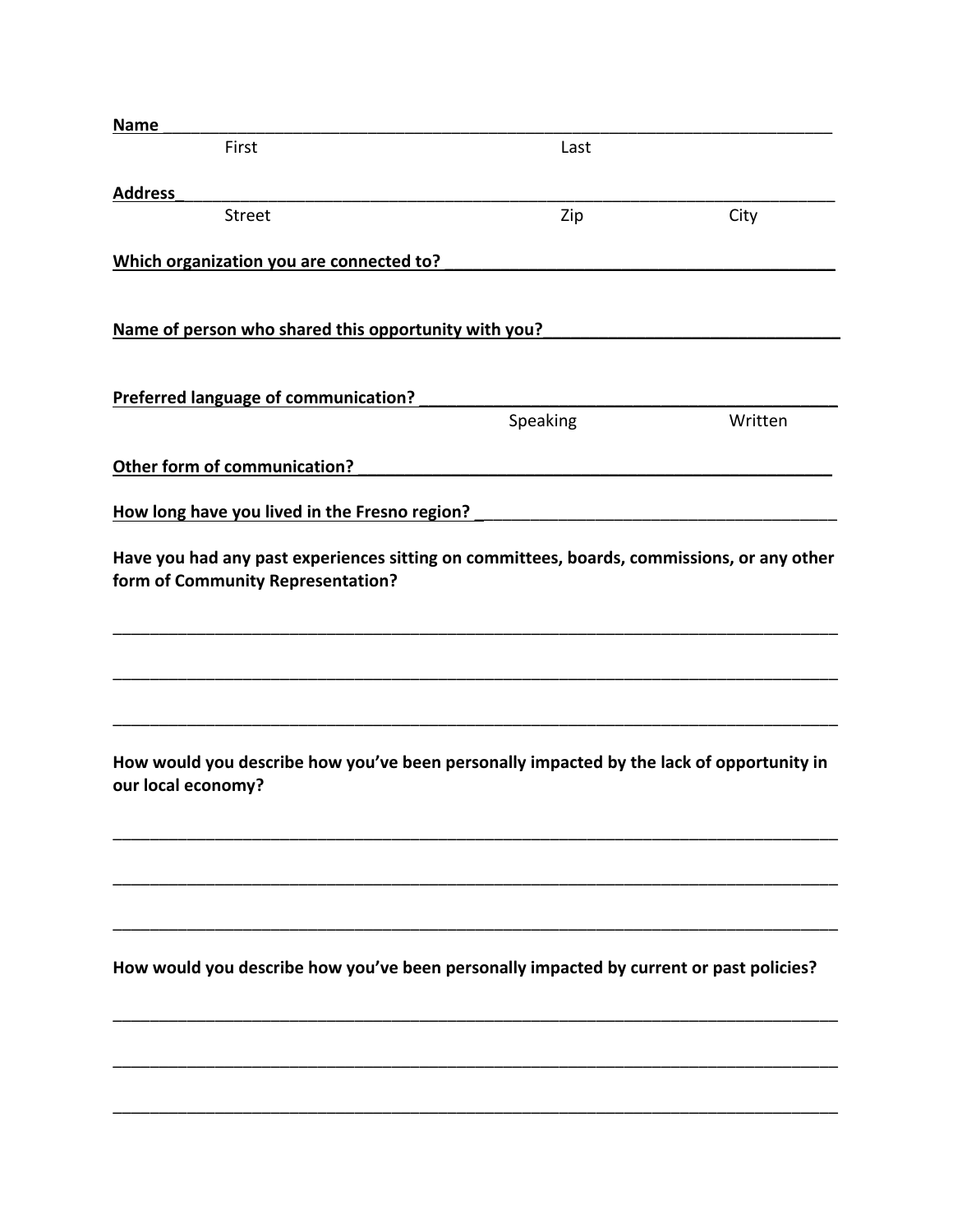**What would you say are solutions that our current systems can do to provide opportunities to everyone in our community?**

\_\_\_\_\_\_\_\_\_\_\_\_\_\_\_\_\_\_\_\_\_\_\_\_\_\_\_\_\_\_\_\_\_\_\_\_\_\_\_\_\_\_\_\_\_\_\_\_\_\_\_\_\_\_\_\_\_\_\_\_\_\_\_\_\_\_\_\_\_\_\_\_\_\_\_\_\_\_

\_\_\_\_\_\_\_\_\_\_\_\_\_\_\_\_\_\_\_\_\_\_\_\_\_\_\_\_\_\_\_\_\_\_\_\_\_\_\_\_\_\_\_\_\_\_\_\_\_\_\_\_\_\_\_\_\_\_\_\_\_\_\_\_\_\_\_\_\_\_\_\_\_\_\_\_\_\_

\_\_\_\_\_\_\_\_\_\_\_\_\_\_\_\_\_\_\_\_\_\_\_\_\_\_\_\_\_\_\_\_\_\_\_\_\_\_\_\_\_\_\_\_\_\_\_\_\_\_\_\_\_\_\_\_\_\_\_\_\_\_\_\_\_\_\_\_\_\_\_\_\_\_\_\_\_\_

\_\_\_\_\_\_\_\_\_\_\_\_\_\_\_\_\_\_\_\_\_\_\_\_\_\_\_\_\_\_\_\_\_\_\_\_\_\_\_\_\_\_\_\_\_\_\_\_\_\_\_\_\_\_\_\_\_\_\_\_\_\_\_\_\_\_\_\_\_\_\_\_\_\_\_\_\_\_

\_\_\_\_\_\_\_\_\_\_\_\_\_\_\_\_\_\_\_\_\_\_\_\_\_\_\_\_\_\_\_\_\_\_\_\_\_\_\_\_\_\_\_\_\_\_\_\_\_\_\_\_\_\_\_\_\_\_\_\_\_\_\_\_\_\_\_\_\_\_\_\_\_\_\_\_\_\_

**Who are some local Community Based Organizations (nonprofits) that you have been connected to in the past?**

## **Which of the community issues below do you feel are most important to address for better quality of life?**

- o Economy
- o Neighborhood Connections
- o Education
- o Small Business Development
- o Health
- o Public Safety
- o Parks/Trails
- o Human Trafficking
- o Housing
- o Youth Programs
- o Early Child Care
	- o Workforce Development
	- o Road Conditions
	- o Mass Incarceration
	- o Family Wealth
	- o Getting a better paying job
	- o Arts/Culture
	- o Food Insecurity

#### **Are you able to commit to a 1 or 2 Year Term?**

Yes No No District No District No. 1996.

### **Please share why you think your voice is needed on our DRIVE Executive Committee?**

\_\_\_\_\_\_\_\_\_\_\_\_\_\_\_\_\_\_\_\_\_\_\_\_\_\_\_\_\_\_\_\_\_\_\_\_\_\_\_\_\_\_\_\_\_\_\_\_\_\_\_\_\_\_\_\_\_\_\_\_\_\_\_\_\_\_\_\_\_\_\_\_\_\_\_\_\_\_

\_\_\_\_\_\_\_\_\_\_\_\_\_\_\_\_\_\_\_\_\_\_\_\_\_\_\_\_\_\_\_\_\_\_\_\_\_\_\_\_\_\_\_\_\_\_\_\_\_\_\_\_\_\_\_\_\_\_\_\_\_\_\_\_\_\_\_\_\_\_\_\_\_\_\_\_\_\_